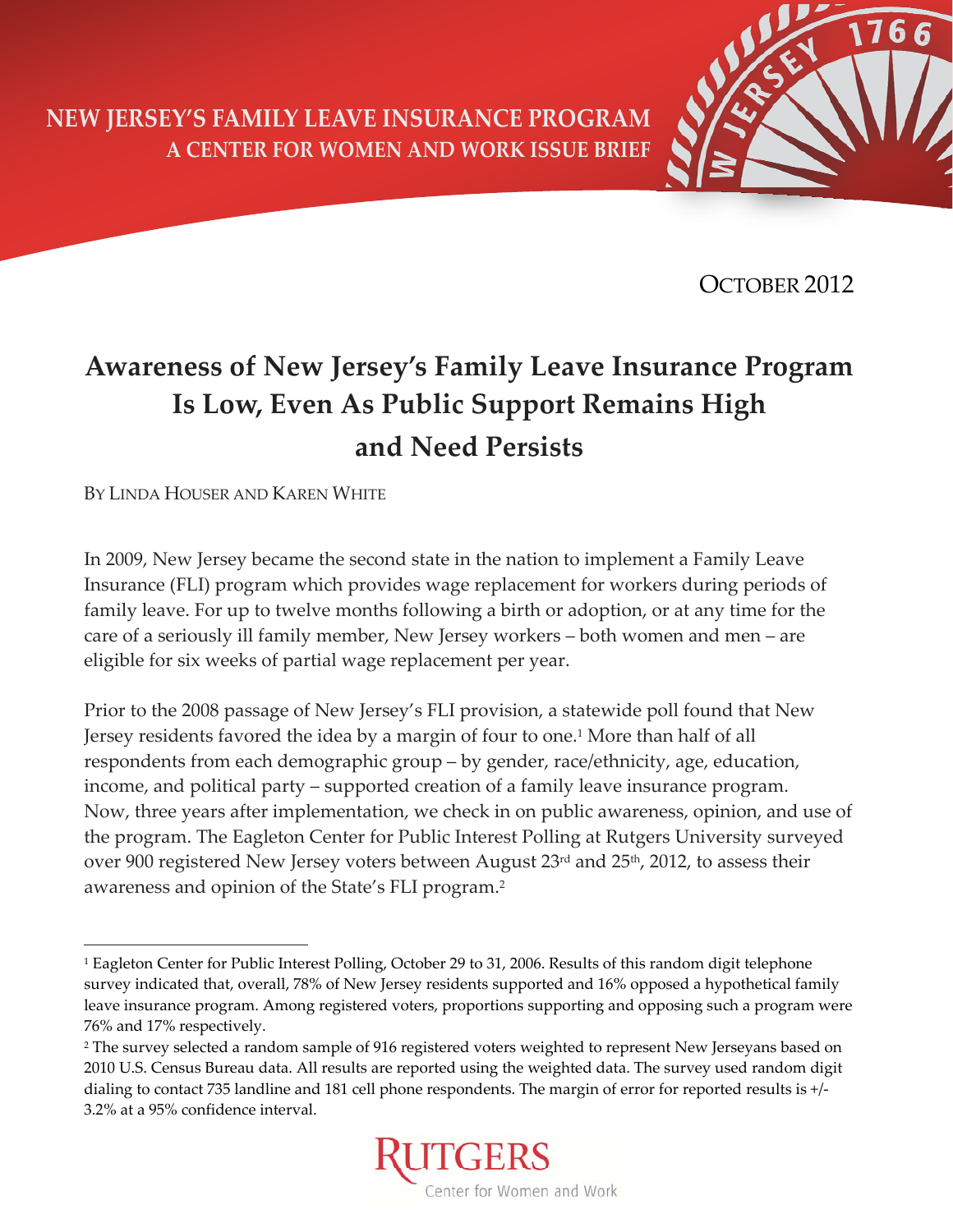### *AWARENESS*

Roughly six in ten New Jersey residents indicated that they had not "seen or heard anything about" the State's FLI program. Lack of awareness was most common among vulnerable New Jerseyans, including non‐White adults, young adults, retired adults, non‐partnered adults and adults earning less than \$50,000 per year (see **Figures 1 and 2**). Women were substantially more likely to be aware of FLI than were men. Those who were employed or laid off and those in labor unions were also more likely to know about FLI. Indeed, for all demographic groups except for those in labor unions, more than half of all respondents had neither seen nor heard of FLI. Moreover, even among those who did know about FLI, 16.8% did not know that it could be used to care for a seriously ill family member.



#### **FIGURE 1: Percent Aware of Family Leave Insurance by Demographic Group**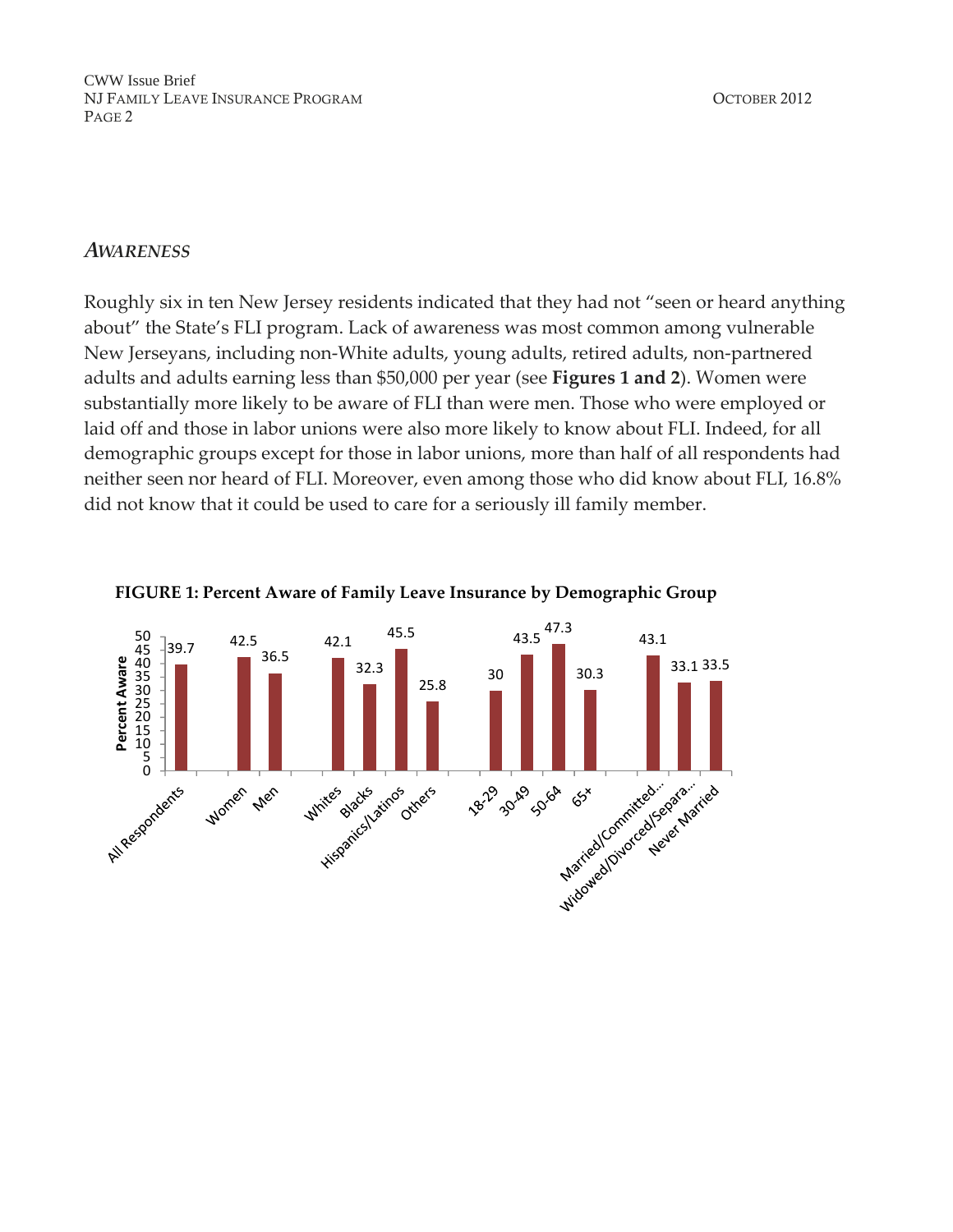

### **FIGURE 2: Percent Aware of Family Leave Insurance by Union, Employment, and Income Status**

### *FAVORABILITY*

-

After hearing a brief description of the existing program, more than three of every four respondents (76.4%) indicated a favorable opinion of FLI; 13.8% indicated an unfavorable opinion, and 9.8% did not know.3 Favorability was more prevalent among women than among men. While it was lowest for those aged 65 and older, even in this group, well over 60% viewed FLI favorably (see **Figure 3**). Overall, the story told by Figures 3 and 4 is one of consistency; favorability is high for all demographic groups by gender, race/ethnicity, age, marital status, union affiliation, employment status, and income (see **Figure 4**).

Having a prior experience with leave-taking affected New Jerseyans' views of the program. Those who reported having taken a leave in the past three years – paid or unpaid and for pregnancy, bonding, or family care – were more likely to have a favorable opinion of FLI, as were those who had seriously considered taking, but had not actually taken, leave.

<sup>&</sup>lt;sup>3</sup> The proportion of New Jersey registered voters indicating favorability toward the existing FLI program is slightly higher than the proportion of such voters indicating support for a hypothetical family leave insurance program in the 2006 survey.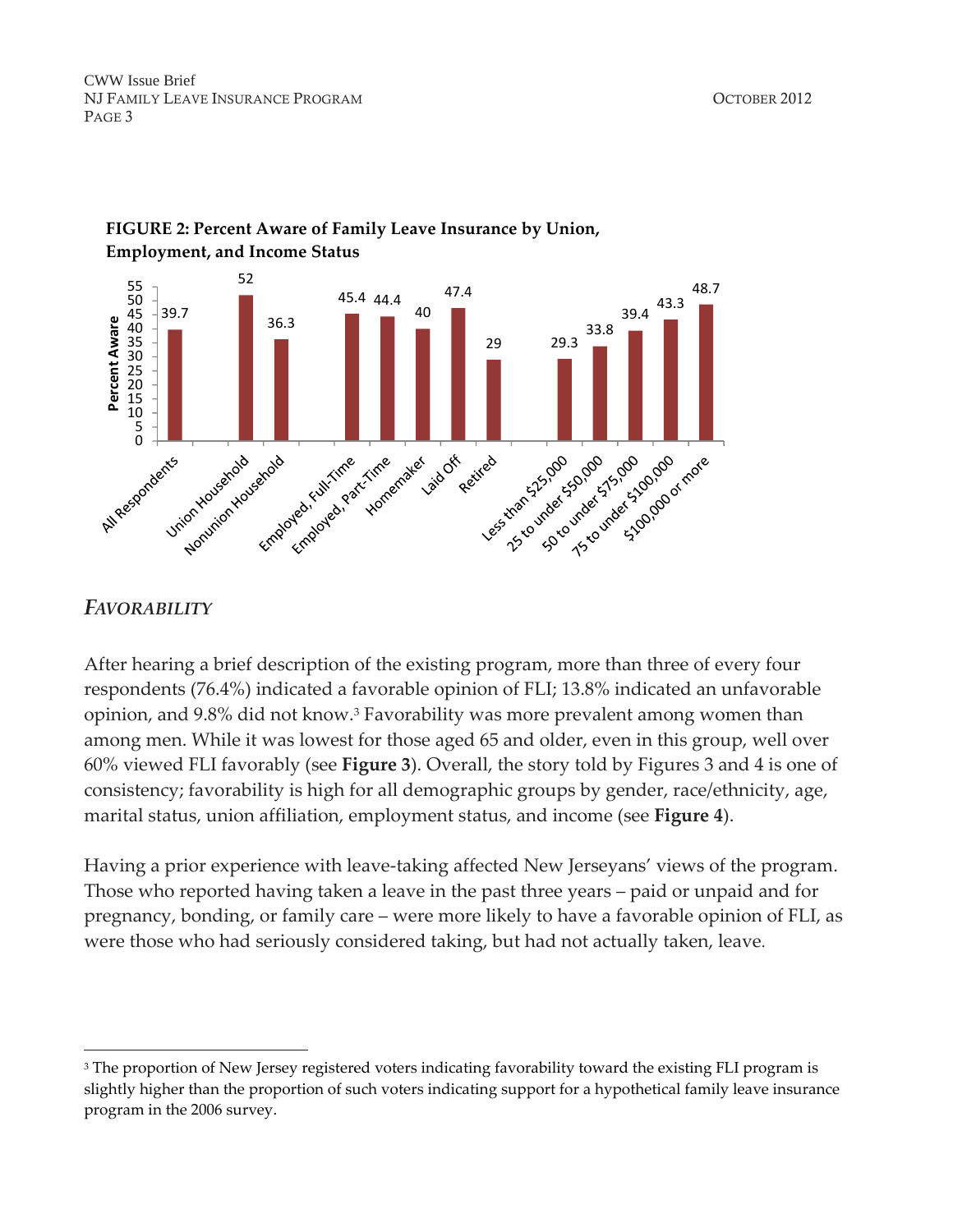

# **FIGURE 3: Family Leave Insurance Favorability by Demographic**



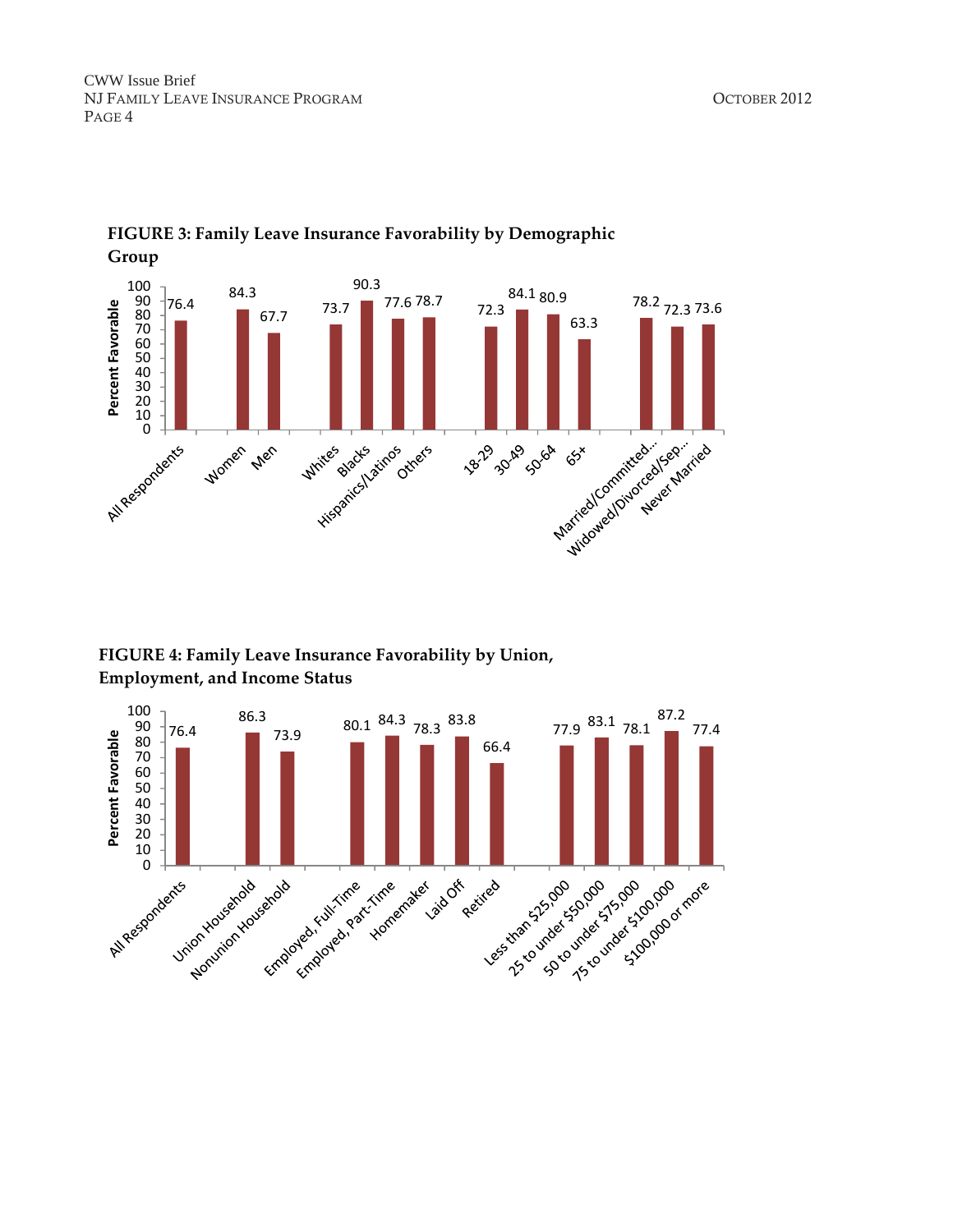### *NEED*

 $\overline{a}$ 

The low levels of awareness reported in the survey are particularly concerning given the high level of reported need for family leave. Nearly one in five adults surveyed (19.2%) reported using leave for pregnancy, bonding, or care of a family member with a serious illness between July 1, 2009, and the present. Fewer than half of these (45%) received pay or compensation during their leave. Reasons for leave-taking differed substantially by age and gender (see **Figure 5**).



**FIGURE 5: Reasons for Leave‐Taking by Age and Gender**

Only 1.2% of the full sample reported receiving wage replacement through FLI over the past three years. Of women who were aware of the program, 4.3% used FLI. Of men who were aware of the program, 1.1% used FLI.4

Given low levels of awareness and use, the number of New Jerseyans who experienced an event that might lead to a family leave and who seriously considered taking such a leave, but who ultimately did not take it, warrants attention: 14.7% of women and 9.6% of men. Of those who reported having been in this situation, nearly 78% of women and over 56% of men said that they could not financially afford to take an unpaid leave. Other reasons included

<sup>4</sup> Although these proportions are low, they are consistent with 2010 and 2011 administrative data on FLI use from New Jersey's Department of Labor and Workforce Development.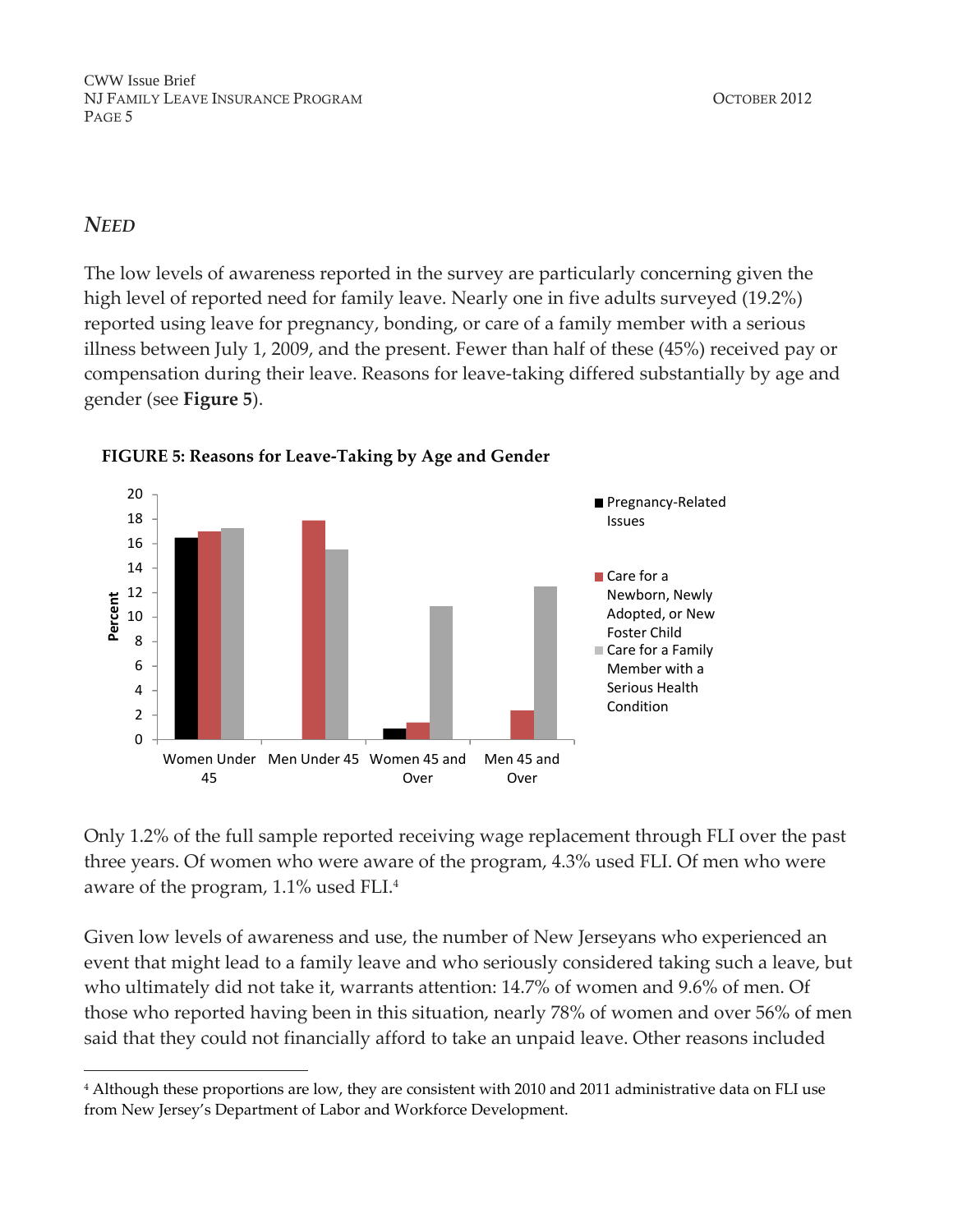the concern that a leave might negatively affect or cost them their jobs and worries about maintaining or affording health insurance coverage (see **Figure 6**).

Financially disadvantaged adults, including those who were not married or in a committed relationship and those with incomes less than \$50,000, were far more likely than others to attribute their decision not to take leave to financial reasons.



#### **FIGURE 6: Reasons for Not Taking Leave by Gender**

Of those with some employment history, 14.7% of adults – women and men – seriously considered but did not take leave. Without this option, they relied on several other arrangements. These options included hiring someone for pay (22.2%), having another family member provide care (66.4%), relying on friends or neighbors (39.3%), and "other" (19.6%), including taking a second job to be able to hire a caregiver agency, placing the individual requiring care in a hospice center or nursing home, and quitting a job.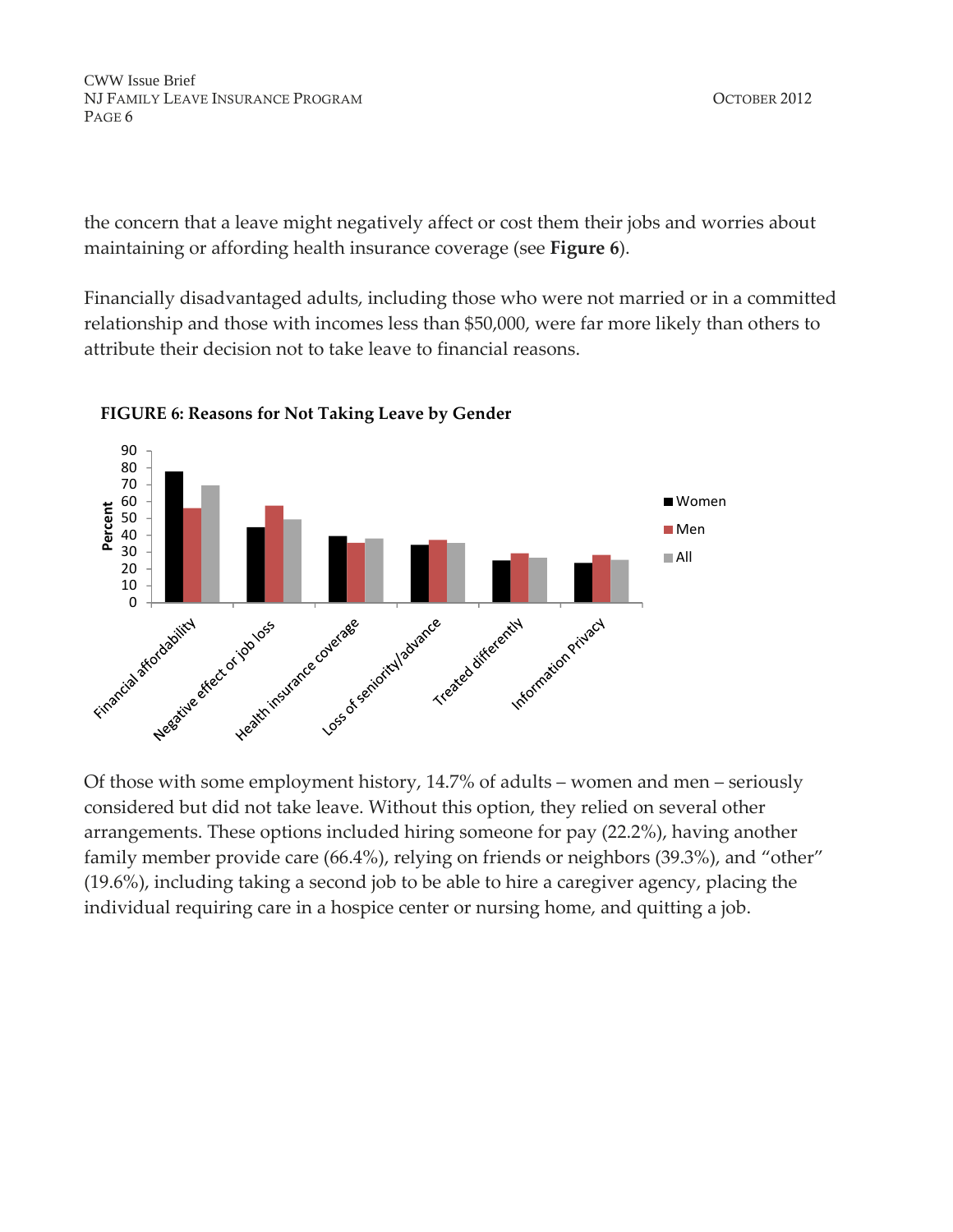## *CONCLUSION*

Our August 2012 poll of registered New Jersey voters finds that, three years after implementation of the country's second family leave insurance program, fewer than half of all residents know that it exists and still more are not aware of the extent of its provisions. This is true even of adults employed full‐time, the majority of whom contribute to and are eligible to receive wage replacement through the program. Awareness is particularly low among disadvantaged residents, those who may need the program most to offset the financial challenges associated with an unpaid caregiving leave.

By contrast, the FLI program is viewed favorably by the majority of New Jerseyans across all categories of gender, race/ethnicity, age, marital status, union affiliation, employment status, and income. Even at the extremes of the income distribution (less than \$25,000 annually compared to \$100,000 or more), the proportion of those expressing a favorable opinion stands at 77.9% and 77.4% respectively.

Moreover, polling suggests that the need for family leave to care for a newborn, newly adopted, or new foster child or a seriously ill family member remains high across all demographic groups. Indeed, one in every five adults indicated having taken a family leave in the past three years, and one in every eight adults indicated having seriously considered but not taken such a leave, most often for financial reasons.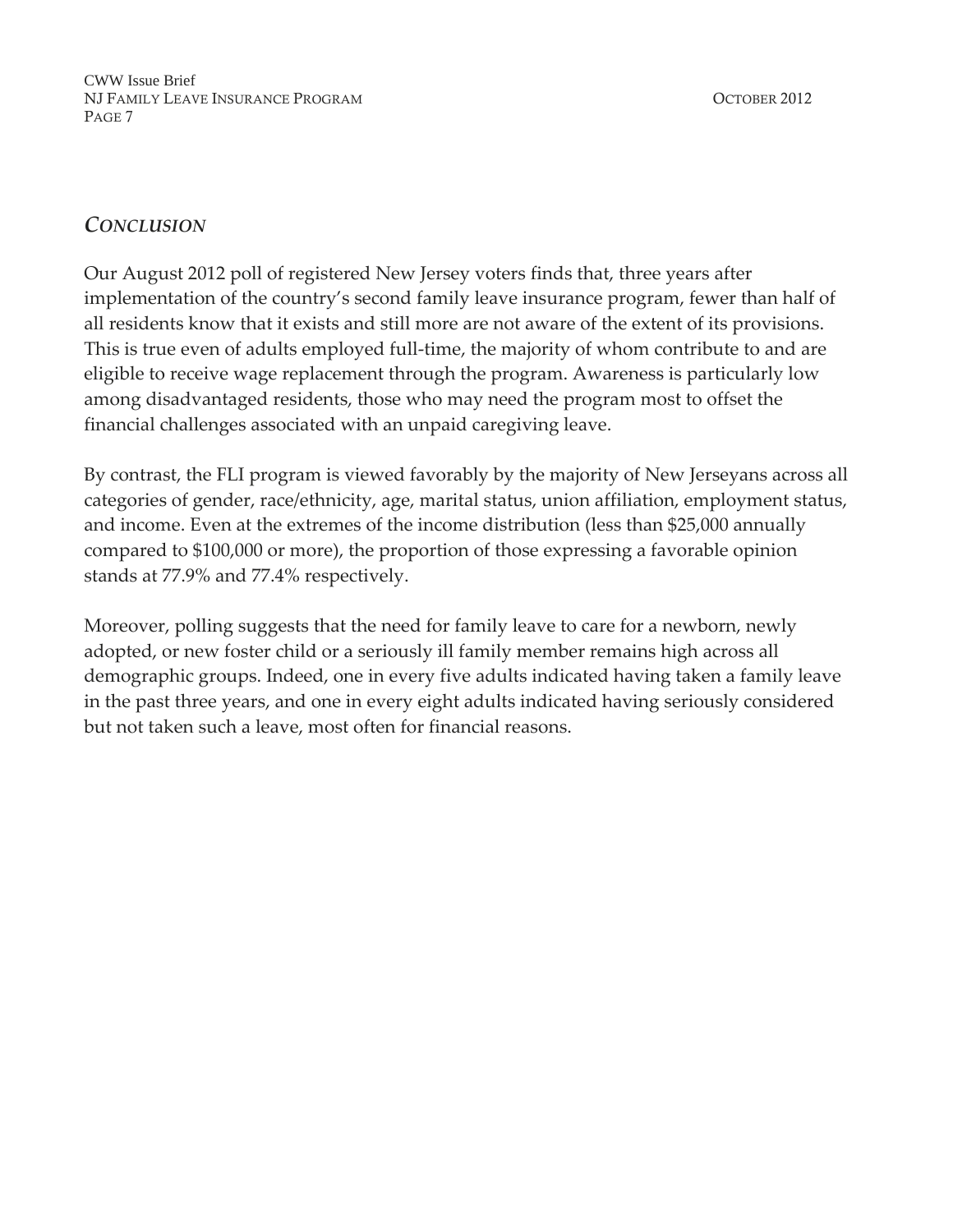# **ABOUT THE CENTER**

The Center for Women and Work (CWW) is an innovative leader in research and programs that promote gender equity, a high‐skill economy, and reconciliation of work and well‐being for all. CWW is located in the School of Management and Labor Relations at Rutgers, The State University of New Jersey, and is a member of the Institute for Women's Leadership Consortium. To find out more about CWW, visit our website at: **www.cww.rutgers.edu.** 

## **ABOUT THE AUTHORS**

Linda Houser is an Affiliate Fellow at the Center for Women and Work at Rutgers University, and Assistant Professor at Widener University's Center for Social Work Education.

Karen White directs the Working Families Program at the Center for Women and Work.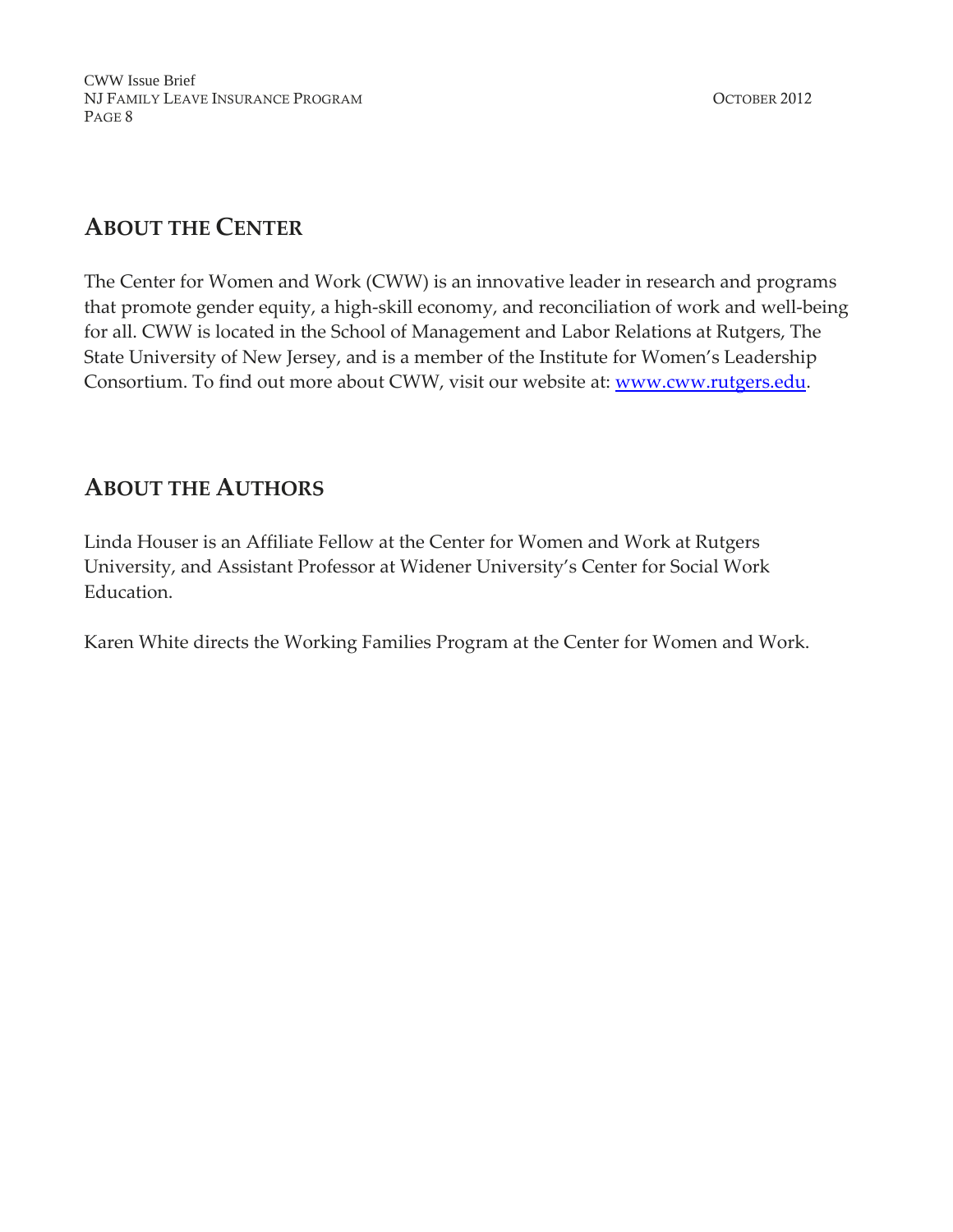### Appendix Rutgers‐Eagleton Poll Questions and Tables

The following tables include the questions asked in the Eagleton Center for Public Interest Polling survey of over 900 registered New Jersey voters, August 23‐25, 2012, along with a demographic breakdown of responses.

Note: Percentages may not sum to 100 due to rounding.

| Table 1: Leave from Work - by Gender and Age                                                                                                                                                                    |                                                     |                              |          |             |             |  |  |
|-----------------------------------------------------------------------------------------------------------------------------------------------------------------------------------------------------------------|-----------------------------------------------------|------------------------------|----------|-------------|-------------|--|--|
| WF1. First, have you taken leave from work at any time since July 1, 2009, for any of the following reasons? For each just tell<br>me yes or no. Table below constructed from responses to WF1A, WF1B, and WF1C |                                                     |                              |          |             |             |  |  |
|                                                                                                                                                                                                                 |                                                     | Gender*Age                   |          |             |             |  |  |
|                                                                                                                                                                                                                 |                                                     | Men<br>Women<br>Women<br>Men |          |             |             |  |  |
|                                                                                                                                                                                                                 |                                                     | Under 45                     | Under 45 | 45 and Over | 45 and Over |  |  |
| WF1A. Leave for pregnancy-                                                                                                                                                                                      | No                                                  | 76%                          |          | 73%         |             |  |  |
| related issues?                                                                                                                                                                                                 | Yes                                                 | 17%                          |          | $0.9\%$     |             |  |  |
|                                                                                                                                                                                                                 | Have not been<br>employed during this<br>time (VOL) | 8%                           |          | 26%         |             |  |  |
|                                                                                                                                                                                                                 | Refused (VOL)                                       | $0\%$                        |          | $0\%$       |             |  |  |
|                                                                                                                                                                                                                 | Weighted N                                          | 178                          |          | 295         |             |  |  |
| WF1B. Leave to care for a                                                                                                                                                                                       | No                                                  | 75%                          | 76%      | 73%         | 82%         |  |  |
| newborn, newly adopted, or new                                                                                                                                                                                  | Yes                                                 | 17%                          | 18%      | $1\%$       | 2%          |  |  |
| foster child?                                                                                                                                                                                                   | Have not been<br>employed during this<br>time (VOL) | 8%                           | 4%       | 25%         | 15%         |  |  |
|                                                                                                                                                                                                                 | Refused (VOL)                                       | $0\%$                        | 2%       | $0\%$       | 0.2%        |  |  |
|                                                                                                                                                                                                                 | Weighted N                                          | 178                          | 159      | 295         | 269         |  |  |
| WF1C. Leave to care for a family                                                                                                                                                                                | No                                                  | 75%                          | 78%      | 63%         | 72%         |  |  |
| member with a serious health                                                                                                                                                                                    | Yes                                                 | 17%                          | 15%      | 11%         | 13%         |  |  |
| condition?                                                                                                                                                                                                      | Have not been<br>employed during this<br>time (VOL) | 8%                           | 4%       | 26%         | 15%         |  |  |
|                                                                                                                                                                                                                 | Refused (VOL)                                       | $0\%$                        | 2%       | $0\%$       | 0.2%        |  |  |
|                                                                                                                                                                                                                 | Weighted N                                          | 178                          | 159      | 295         | 269         |  |  |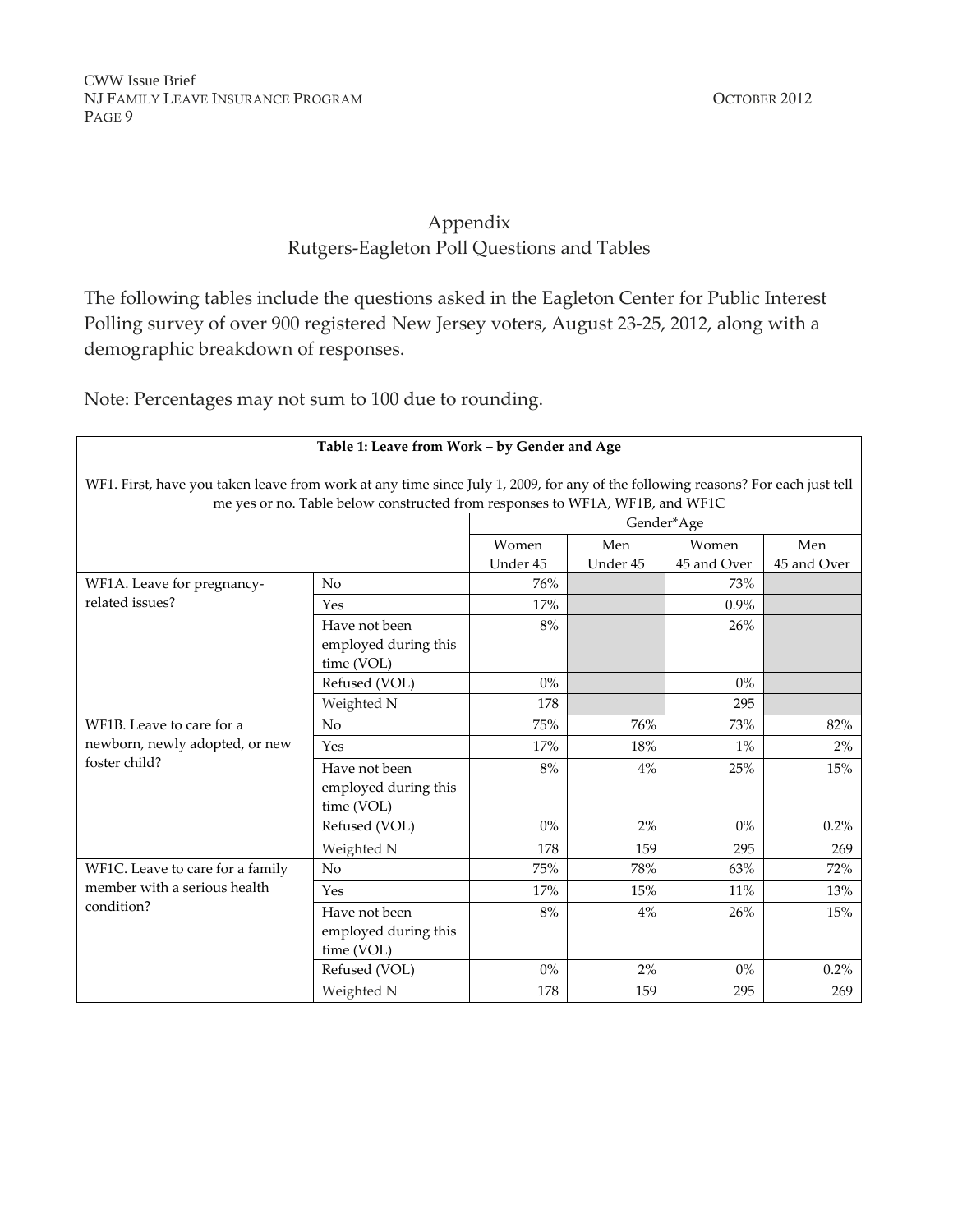|                          | WF4. In 2009, New Jersey implemented a statewide Family Leave Insurance Program, an employee-                                                   |        |     |         |         |               |
|--------------------------|-------------------------------------------------------------------------------------------------------------------------------------------------|--------|-----|---------|---------|---------------|
|                          | funded program providing up to six weeks of paid leave for eligible workers. While on leave, workers                                            |        |     |         |         |               |
|                          | can receive up to two-thirds of their weekly earnings, with a maximum of \$572 per week. Have you<br>seen or heard anything about this program? |        |     |         |         |               |
|                          |                                                                                                                                                 | No     | Yes | Don't   | Refused |               |
|                          |                                                                                                                                                 |        |     | Know    | (VOL)   | Weighted<br>N |
|                          |                                                                                                                                                 |        |     | (VOL)   |         |               |
| All Respondents          |                                                                                                                                                 | 59%    | 40% | $0.6\%$ | 0.4%    | 916           |
| Gender                   | Male                                                                                                                                            | 63%    | 37% | 0.2%    | 0.7%    | 433           |
|                          | Female                                                                                                                                          | 56%    | 43% | $0.8\%$ | 0.2%    | 482           |
| Race                     | White                                                                                                                                           | 57%    | 42% | 0.8%    | 0.6%    | 653           |
|                          | <b>Black</b>                                                                                                                                    | 68%    | 32% | $0\%$   | $0\%$   | 124           |
|                          | Hisp                                                                                                                                            | 55%    | 46% | $0\%$   | $0\%$   | 66            |
|                          | Other                                                                                                                                           | 74%    | 26% | $0\%$   | $0\%$   | 62            |
| Age                      | 18-29                                                                                                                                           | 70%    | 30% | $0\%$   | $0\%$   | 120           |
|                          | 30-49                                                                                                                                           | 56%    | 44% | $0.4\%$ | $0\%$   | 271           |
|                          | 50-64                                                                                                                                           | 52%    | 47% | 0.3%    | 0.3%    | 298           |
|                          | $65+$                                                                                                                                           | 67%    | 30% | $2\%$   | $1\%$   | 228           |
| <b>Marital Status</b>    | Married                                                                                                                                         | $55\%$ | 45% | $0.8\%$ | $0\%$   | 526           |
|                          | Committed                                                                                                                                       | 69%    | 31% | $0\%$   | $0\%$   | 70            |
|                          | relationship                                                                                                                                    |        |     |         |         |               |
|                          | Widowed                                                                                                                                         | 65%    | 31% | $1\%$   | 3%      | 77            |
|                          | Divorced                                                                                                                                        | 66%    | 33% | $0\%$   | $2\%$   | 58            |
|                          | Separated                                                                                                                                       | 55%    | 46% | $0\%$   | $0\%$   | 13            |
|                          | Never married                                                                                                                                   | 66%    | 34% | 0.6%    | $0\%$   | 161           |
| Union Household          | Union household                                                                                                                                 | 48%    | 52% | $0\%$   | 0.5%    | 198           |
| Status                   | Nonunion<br>household                                                                                                                           | 63%    | 36% | 0.7%    | 0.4%    | 703           |
| <b>Employment Status</b> | Employed, full-<br>time                                                                                                                         | $54\%$ | 45% | 0.2%    | $0\%$   | 412           |
|                          | Employed, part-<br>time                                                                                                                         | 55%    | 44% | 0.9%    | $0\%$   | 108           |
|                          | Homemaker                                                                                                                                       | $60\%$ | 40% | $0\%$   | $0\%$   | 45            |
|                          | Laid off                                                                                                                                        | 53%    | 47% | $0\%$   | $0\%$   | $38\,$        |
|                          | Retired                                                                                                                                         | 69%    | 29% | $1\%$   | 0.9%    | 217           |
| Income                   | Less than \$25,000                                                                                                                              | $71\%$ | 29% | $0\%$   | $0\%$   | 75            |
|                          | 25 to under<br>\$50,000                                                                                                                         | 66%    | 34% | $0\%$   | 0.6%    | 154           |
|                          | 50 to under<br>\$75,000                                                                                                                         | 59%    | 39% | 0.6%    | 0.6%    | 155           |
|                          | 75 to under<br>\$100,000                                                                                                                        | $56\%$ | 43% | 0.7%    | $0\%$   | 134           |
|                          | \$100,000 or more                                                                                                                               | $51\%$ | 49% | 0.3%    | $0\%$   | 249           |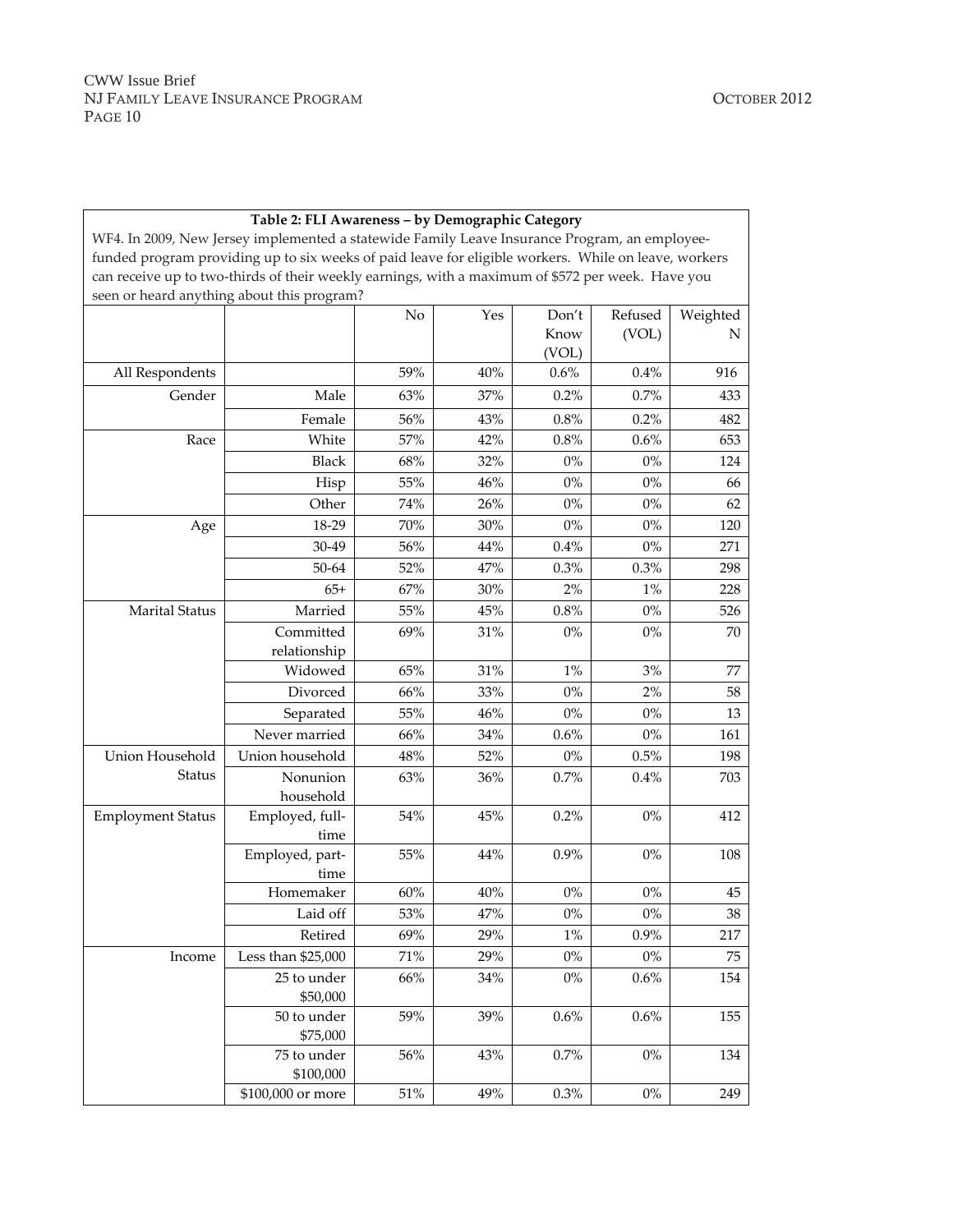#### **Table 3: FLI Family Care Awareness**

WF5. Did you know that besides bonding with a new child, the Family Leave Insurance Program can also be used to care for a seriously ill family member?

|                 | No  | Yes | VOL. | Refused   Weighted |
|-----------------|-----|-----|------|--------------------|
| All Respondents | 17% | 83% | 0.1% | 363                |

#### **Table 4: FLI Use – by Gender**

WF6. Have you ever collected benefits from New Jersey's Family Leave Insurance Program?

|                 |        | No  | Yes   | Don't | Refused | Weighted |
|-----------------|--------|-----|-------|-------|---------|----------|
|                 |        |     |       | Know  | (VOL)   |          |
|                 |        |     |       | (VOL) |         |          |
| All Respondents |        | 84% | 16%   | 0%    | $0\%$   | 67       |
| Gender          | Male   | 93% | $7\%$ | 0%    | $0\%$   |          |
|                 | Female | 78% | 22%   | 0%    | $0\%$   | 40       |

| Table 5: Purpose of FLI Use - by Gender                                                                                                       |        |          |              |       |          |  |  |
|-----------------------------------------------------------------------------------------------------------------------------------------------|--------|----------|--------------|-------|----------|--|--|
| WF7. Did you use Family Leave Insurance benefits to bond with a new<br>child, to care for a seriously ill family member, or for both reasons? |        |          |              |       |          |  |  |
|                                                                                                                                               |        | Bond     | Care for ill | Don't |          |  |  |
|                                                                                                                                               |        | with new | family       | know  | Weighted |  |  |
|                                                                                                                                               |        | child    | member       | (VOL) | N        |  |  |
| All                                                                                                                                           |        |          |              |       |          |  |  |
| Respondents                                                                                                                                   |        | 83%      | 10%          | $7\%$ | 11       |  |  |
| Gender                                                                                                                                        | Male   | 57%      | $0\%$        | 43%   | 2        |  |  |
|                                                                                                                                               | Female | 88%      | 12%          | $0\%$ | 9        |  |  |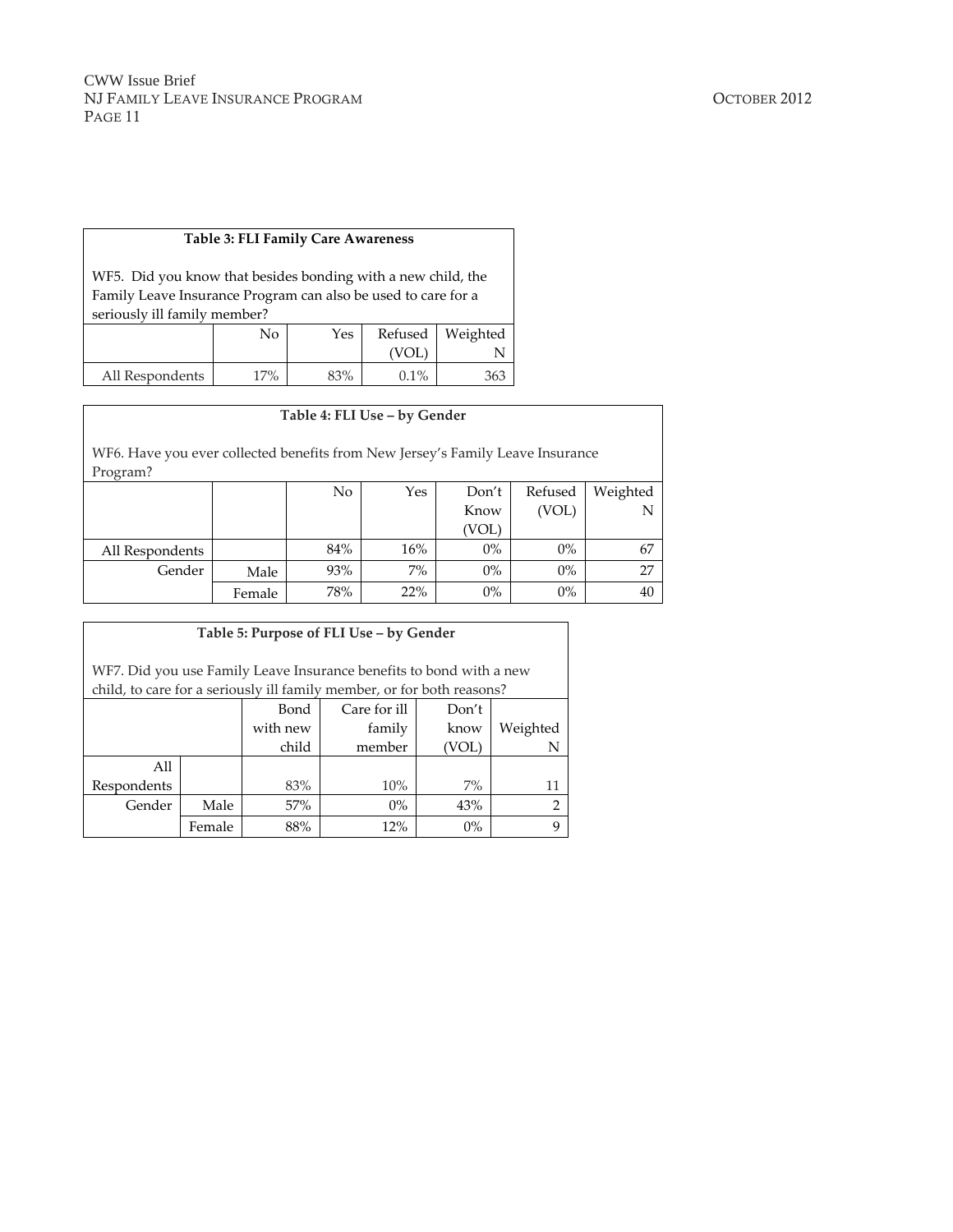| Table 6: FLI Opinion - by Demographic Category |
|------------------------------------------------|

WF8.Given what I've told you about the New Jersey Family Leave Insurance Program, would you say you are very favorable, somewhat favorable, somewhat unfavorable, or very unfavorable towards this program?

|                        |                 | Very      | Somewhat  | Somewhat    | Very        | Don't  | Refused | ${\rm N}$ |
|------------------------|-----------------|-----------|-----------|-------------|-------------|--------|---------|-----------|
|                        |                 | Favorable | Favorable | Unfavorable | Unfavorable | Know   | (VOL)   |           |
|                        |                 |           |           |             |             | (VOL)  |         |           |
| All Respondents        |                 | 40%       | 36%       | $8\%$       | 6%          | 8%     | 2%      | 916       |
| Gender                 | Male            | 27%       | 41%       | 12%         | 8%          | $10\%$ | 2%      | 433       |
|                        | Female          | 52%       | 32%       | $5\%$       | $3%$        | 6%     | $1\%$   | 483       |
| Race                   | White           | 36%       | 38%       | $10\%$      | $6\%$       | $9\%$  | 2%      | 654       |
|                        | <b>Black</b>    | 65%       | 26%       | 3%          | 2%          | 3%     | 2%      | 124       |
|                        | Hisp            | 45%       | 33%       | 5%          | $5\%$       | 13%    | $0\%$   | 67        |
|                        | Other           | 34%       | 44%       | $8\%$       | $7\%$       | $7\%$  | $0\%$   | 61        |
| Age                    | 18-29           | 29%       | 43%       | 9%          | 3%          | 14%    | 0.8%    | 119       |
|                        | 30-49           | 50%       | 34%       | 7%          | $4\%$       | 3%     | 2%      | 271       |
|                        | 50-64           | 42%       | 39%       | 7%          | $5\%$       | $7\%$  | 0.7%    | 298       |
|                        | $65+$           | 31%       | 32%       | 12%         | $9\%$       | 13%    | 3%      | 229       |
| <b>Marital Status</b>  | Married         | 41%       | 37%       | 9%          | 6%          | 7%     | $1\%$   | 527       |
|                        | Committed       | 34%       | 44%       | 9%          | 11%         | $1\%$  | 0%      | 70        |
|                        | relationship    |           |           |             |             |        |         |           |
|                        | Widowed         | 36%       | 30%       | $5\%$       | $7\%$       | 18%    | $4\%$   | 77        |
|                        | Divorced        | 47%       | 31%       | 5%          | 7%          | $10\%$ | $0\%$   | 58        |
|                        | Separated       | 62%       | 23%       | $0\%$       | $0\%$       | $0\%$  | 15%     | 13        |
|                        | Never married   | 37%       | 37%       | $10\%$      | 3%          | 12%    | 2%      | 163       |
| <b>Union Household</b> | Union           | 49%       | 38%       | 5%          | $5\%$       | 4%     | 0.5%    | 198       |
| Status                 | household       |           |           |             |             |        |         |           |
|                        | Nonunion        | 38%       | 36%       | 9%          | $6\%$       | 9%     | 2%      | 702       |
|                        | household       |           |           |             |             |        |         |           |
| Employment             | Employed,       | 40%       | 40%       | $8\%$       | $6\%$       | 6%     | 0.2%    | 413       |
| Status                 | full-time       |           |           |             |             |        |         |           |
|                        | Employed,       | 51%       | 33%       | 7%          | 3%          | 3%     | 4%      | $108\,$   |
|                        | part-time       |           |           |             |             |        |         |           |
|                        | Homemaker       | 48%       | 30%       | $7\%$       | $7\%$       | $4\%$  | $4\%$   | 46        |
|                        | Laid off        | 60%       | 24%       | 5%          | $5\%$       | 5%     | $0\%$   | 37        |
|                        | Retired         | 33%       | 33%       | $11\%$      | $6\%$       | 14%    | $3\%$   | 217       |
| Income                 | Less than \$25k | 60%       | 19%       | $5\%$       | $5\%$       | $10\%$ | $1\%$   | 69        |
|                        | 25 to under     | 41%       | 42%       | $5\%$       | 3%          | 6%     | 3%      | 142       |
|                        | \$50k           |           |           |             |             |        |         |           |
|                        | 50 to under     | 46%       | 32%       | 9%          | 6%          | $6\%$  | $1\%$   | 151       |
|                        | \$75k           |           |           |             |             |        |         |           |
|                        | 75 to under     | 43%       | 43%       | $4\%$       | 3%          | $6\%$  | $1\%$   | 126       |
|                        | \$100k          |           |           |             |             |        |         |           |
|                        | \$100k or more  | 37%       | $40\%$    | $10\%$      | $8\%$       | $5\%$  | $1\%$   | 253       |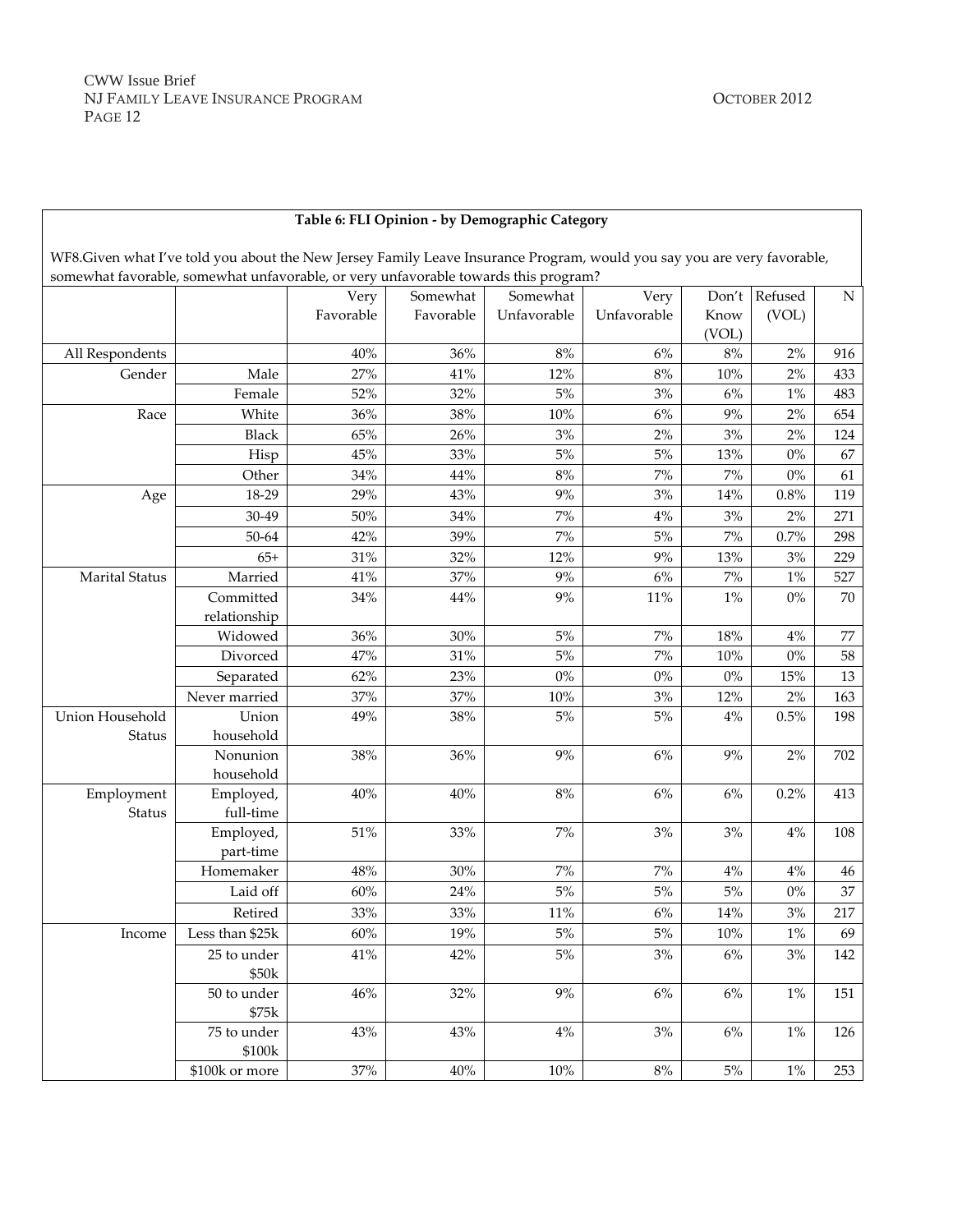#### **Table 7: Concerns about Leave‐Taking – by Gender**

WF10. I am going to read you some reasons why people might be concerned about taking leave from work. For each, please tell me whether or not it was a factor in not taking a leave: Just tell me yes or no.

|                                    |                  | All Respondents | Male    | Female |
|------------------------------------|------------------|-----------------|---------|--------|
| WF9. Considered, but did not       | No               | 85%             | 88%     | 82%    |
| take, family-related leave for any | Yes              | 15%             | 11%     | 19%    |
| reason?                            | Don't Know (VOL) | 0.3%            | 0.5%    | 0.2%   |
|                                    | Refused (VOL)    | 0.2%            | $0.1\%$ | 0.3%   |
|                                    | Weighted N       | 774             | 385     | 389    |
| WF10A. Reason: A leave might       | No               | $51\%$          | 42%     | 55%    |
| negatively affect or cost me my    | Yes              | 50%             | 58%     | 45%    |
| job.                               | Don't Know (VOL) | $0\%$           | $0\%$   | $0\%$  |
|                                    | Refused (VOL)    | $0\%$           | $0\%$   | $0\%$  |
|                                    | Weighted N       | 113             | 42      | 71     |
| WF10B. Reason: I might lose        | No               | 65%             | 63%     | 66%    |
| seniority or potential for job     | Yes              | 35%             | 37%     | 34%    |
| advancement.                       | Don't Know (VOL) | $0\%$           | $0\%$   | $0\%$  |
|                                    | Refused (VOL)    | $0\%$           | $0\%$   | $0\%$  |
|                                    | Weighted N       | 113             | 42      | 71     |
| WF10C. Reason: I could not         | No               | 30%             | 44%     | 22%    |
| financially afford to take an      | Yes              | 70%             | 56%     | 78%    |
| unpaid leave.                      | Don't Know (VOL) | 0.1%            | $0\%$   | 0.2%   |
|                                    | Refused (VOL)    | $0\%$           | $0\%$   | $0\%$  |
|                                    | Weighted N       | 113             | 42      | 71     |
| WF10D. Reason: I did not want to   | No               | 75%             | 72%     | 76%    |
| reveal personal information about  | Yes              | 25%             | 28%     | 24%    |
| myself or my family.               | Don't Know (VOL) | $0\%$           | $0\%$   | $0\%$  |
|                                    | Refused (VOL)    | $0\%$           | $0\%$   | $0\%$  |
|                                    | Weighted N       | 113             | 42      | 71     |
| WF10E. Reason: I thought I would   | No               | 73%             | 71%     | 75%    |
| be treated differently because of  | Yes              | 27%             | 29%     | 25%    |
| taking a leave.                    | Don't Know (VOL) | 0.2%            | $0\%$   | 0.5%   |
|                                    | Refused (VOL)    | $0\%$           | $0\%$   | $0\%$  |
|                                    | Weighted N       | 113             | 42      | 71     |
| WF10F. Reason: I was worried       | No               | 62%             | 64%     | 61%    |
| about maintaining or affording     | Yes              | 38%             | 36%     | 40%    |
| health insurance coverage.         | Don't Know (VOL) | $0\%$           | $0\%$   | $0\%$  |
|                                    | Refused (VOL)    | $0\%$           | $0\%$   | $0\%$  |
|                                    | Weighted N       | 113             | 42      | 71     |